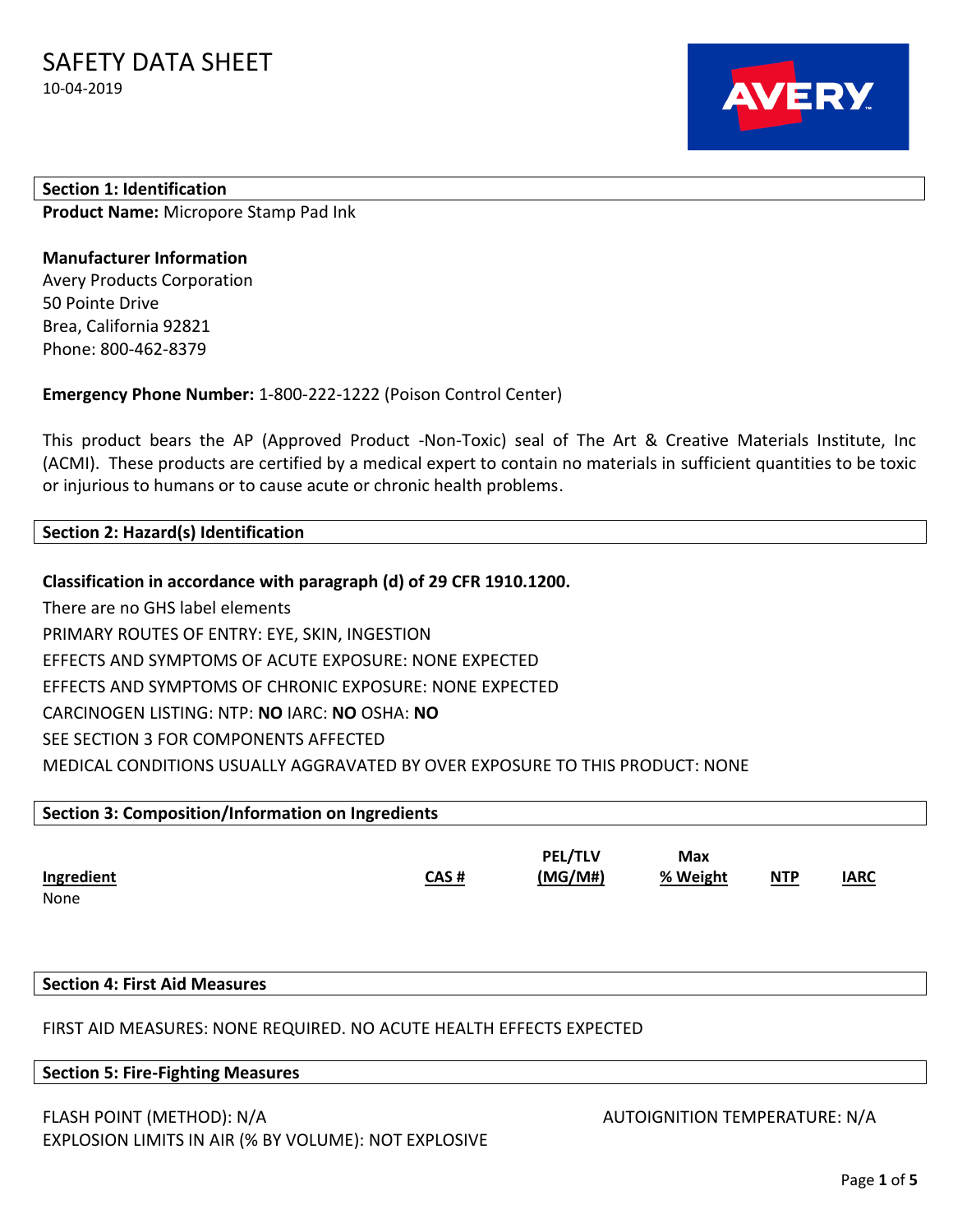

# EXTINGUISHING MEDIA: NO SPECIAL MEDIA REQUIRED FIRE FIGHTING PROCEDURES: NO SPECIAL FIRE FIGHTING PROCEDURES REQUIRED UNUSUAL FIRE & EXPLOSION HAZARDS: NOT COMBUSTIBLE

# **Section 6: Accidental Release Measures**

STEPS TO BE TAKEN IN CASE A MATERIAL IS SPILLED: Clean up in accordance with all applicable regulations. Absorb spillage with non-combustible, absorbent material. For waste disposal, see Section 13.

# **Section 7: Handling and Storage**

PRECAUTION TO BE TAKEN DURING HANDLING AND STORAGE: Good industrial hygiene practices requires that exposure be maintained below the TLV. This is preferably achieved through the provision of adequate ventilation. When exposure cannot be adequately controlled in this way, personal respiratory protection should be employed.

# **Section 8: Exposure Controls/Personal Protection**

RESPIRATORY PROTECTION AND SPECIAL VENTILATION REQUIREMENTS: NONE REQUIRED OTHER PROTECTIVE EQUIPMENT (GLOVES, GOGGLES, ETC): NONE REQUIRED WORK/HYGIENE PRACTICES: NONE REQUIRED ENGINEERING CONTROLS: NONE REQUIRED

# **Section 9: Physical and Chemical Properties**

BOILING POINT: N/A MELTING POINT: N/A VAPOR PRESSURE: N/A SPECIFIC VAPOR DENSITY (AIR = 1): N/A SPECIFIC GRAVITY: N/A SOLUBILITY IN WATER: N/A REACTIVITY IN WATER: NON-REACTIVE

# **Section 10: Stability and Reactivity**

HAZARDOUS POLYMERIZATION PRODUCTS: NONE STABILITY: STABLE CONDITIONS TO AVOID: NONE INCOMPATIBILITY (MATERIALS TO AVOID): NONE HAZARDOUS DECOMPOSITION PRODUCTS: Carbon monoxide, carbon dioxide and smoke

# **Section 11: Toxicological Information**

ACUTE EFFECTS ASSOCIATED WITH THE USE OF THIS MATERIAL: NONE EXPECTED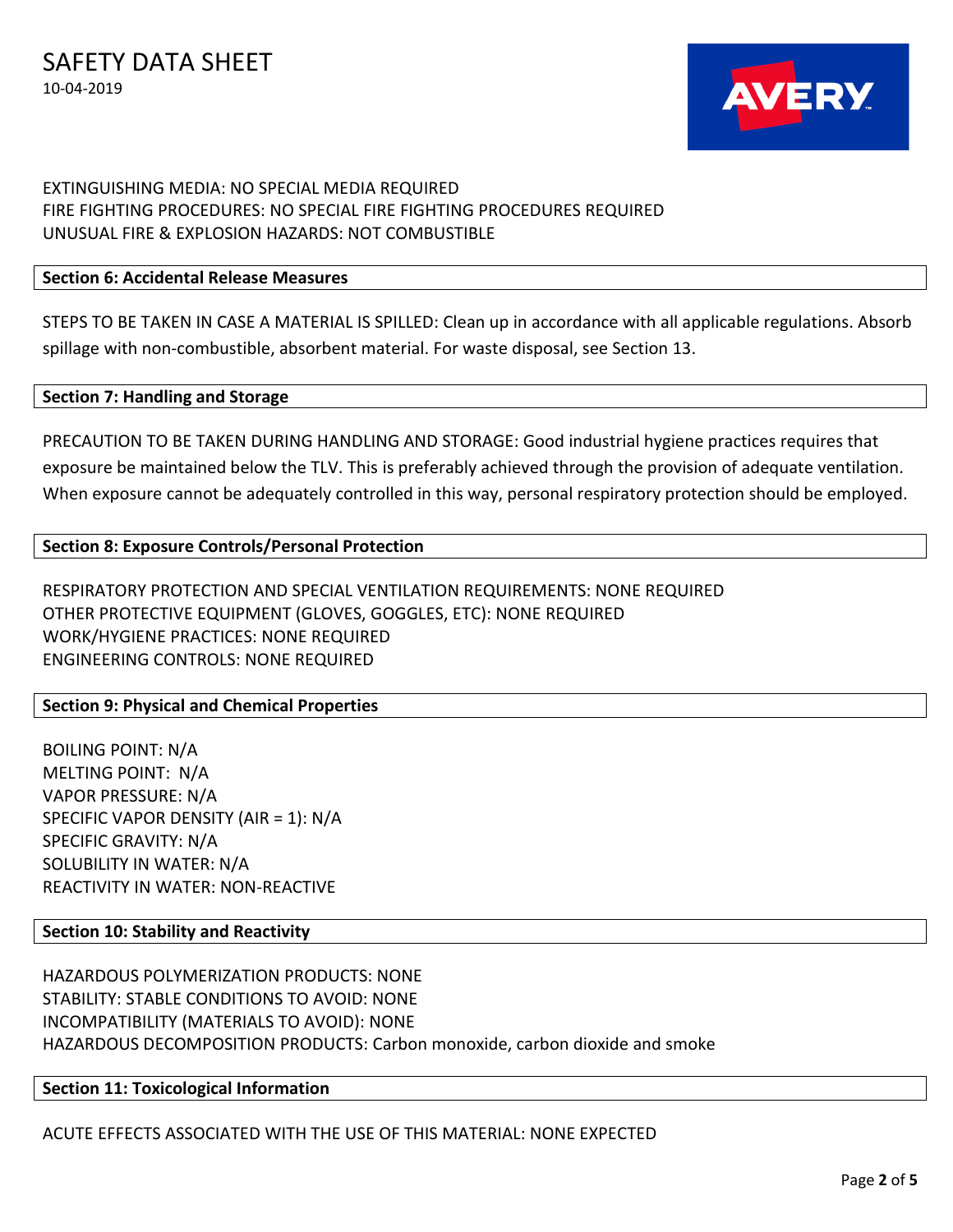

The summated LD50 is >50000 mg/kg

This product is not considered to be known or suspected human carcinogen by NTP, IARC or OSHA (see section 3)

## **Section 12: Ecological Information**

NO HARMFUL EFFECTS KNOWN OTHER THAN THOSE ASSOCIATED WITH THE SUSPENDED INERT SOLIDS IN WATER

## **Section 13: Disposal Considerations**

RCRA HAZARD CLASS (40 CFR 261): THIS PRODUCT IS NOT CLASSIFIED AS A HAZARDOUS WASTE WASTE DISPOSAL METHOD: DISPOSE OF IN ACCORDANCE WITH FEDERAL, STATE AND LOCAL REGULATIONS

## **Section 14: Transportation Information**

U.S. DOT (49 CFR 172. 101): THIS IS NOT A HAZARDOUS MATERIAL AS A CLASSIFIED BY CFR 172.101

## **Section 15: Regulatory Information**

CONTENTS OF THIS SDS COMPLY WITH OSHA HAZARD COMMUNICATION STANDARD 29 CFR 1910.1200 EPA SARA TITLE III CHEMICAL LISTINGS NONE

SECTION 302.4 EXTREMELY HAZARDOUS SUBSTANCES (40 CFR 355): NONE

SECTION 313 TOXIC CHEMICALS (40 CFR 372): DIMETHYL PHTHALATE

## *INTERNATIONAL REGULATIONS*

CANADIAN WHMIS: THIS PRODUCT IS A CONTROLLED PRODUCT UNDER CANADA'S WORKPLACE HAZARDOUS MATERIALS INFORMATION SYSTEM. IT CONTAINS THE FOLLOWING TOXIC OR HIGHLY TOXIC MATERIALS: DIMETHYL PHTHALATE OCTYLPHENOXYPOLYETHOXYETHANOL

*SUPPLEMENTAL STATE COMPLIANCE INFORMATION*

THIS PRODUCT CONTAINS THE FOLLOWING CHEMICAL(S) LISTED UNDER NEW JERSEY'S RIGHT TO KNOW PROGRAM: DIMETHYL PHTHALATE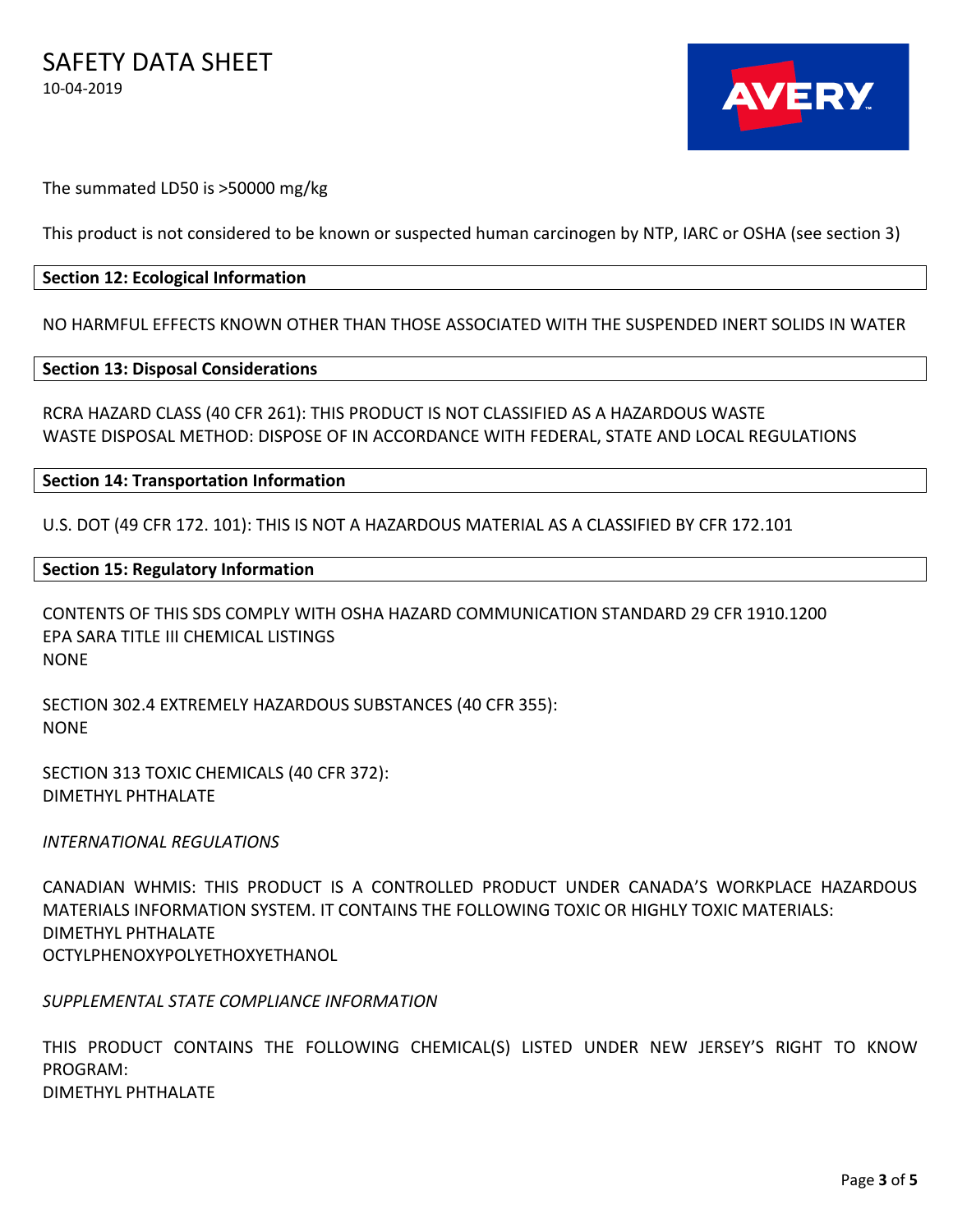

THIS PRODUCT CONTAINS THE FOLLOWING CHEMICAL(S) REQUIRING NOTIFICATION TO STATE OF WASHINGTON UNDER THEIR CHILDREN'S SAFE PRODUCTS ACT: NONE

THIS PRODUCT CONTAINS THE FOLLOWING CHEMICAL(S) LISTED IN FLORIDA'S TOXIC SUBSTANCE LIST: Dimethylphthalate

THIS PRODUCT CONTAINS THE FOLLOWING CHEMICAL(S) LISTED IN MAINE'S PRIORITY CHEMICAL LIST: NONE

THIS PRODUCT CONTAINS THE FOLLOWING CHEMICALS CONSIDERED BY VERMONT AS BEING OF VERY HIGH CONCERN TO CHILDREN: NONE

THIS PRODUCT CONTAINS THE FOLLOWING CHEMICAL(S) LISTED IN MASSACHUSETTS HAZARDOUS SUBSTANCE LIST:

Dimethylphthalate

THIS PRODUCT CONTAINS THE FOLLOWING CHEMICAL(S) LISTED ON MICHIGAN'S CRITICAL MATERIALS REGISTER: **NONE** 

THIS PRODUCT CONTAINS THE FOLLOWING CHEMICAL(S) LISTED ON MINNESOTA'S HAZARDOUS SUBSTANCES LIST: Dimethylphthalate

THIS PRODUCT CONTAINS THE FOLLOWING CHEMICAL(S) LISTED IN PENNSYLVANIA'S HAZARDOUS SUBSTANCES LIST:

1,2-Benzenedicarboxylic acid, dimethyl e

UNDER CPSC's CONSUMER PRODUCT REGULATIONS (16CFR1500.3 AND 150014), THIS PRODUCT HAS THE FOLLOWING REQUIRED ACUTE AND CHRONIC HAZARD LABELING: **NONE** 

## **Section 16: Other Information**

LAST REVISION DATE: 10/03/2019

## COLOR INFORMATION

This SDS applies to the following colors which are associated with hazardous and/or non-hazardous ingredients: